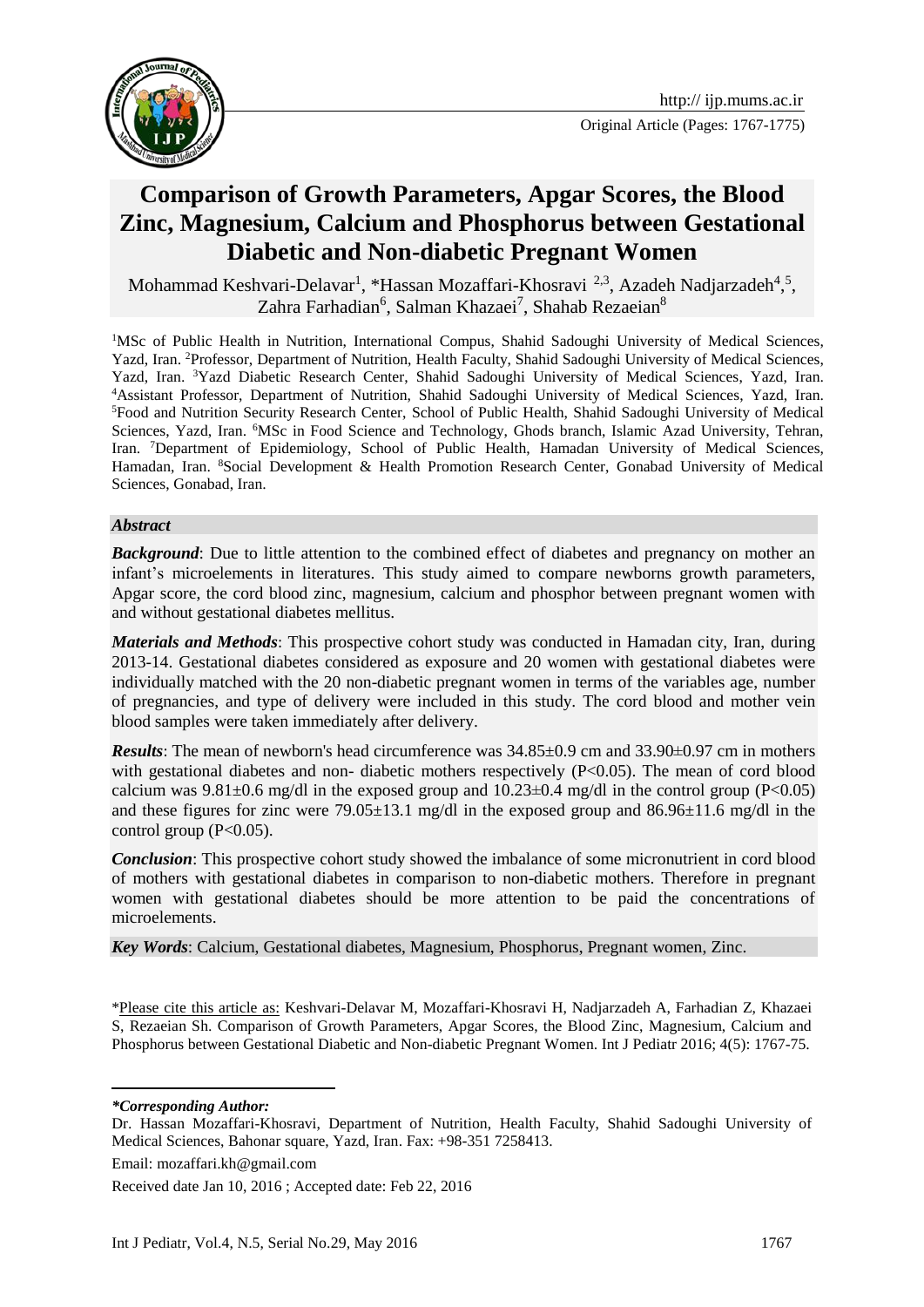### **1- INTRODUCTION**

Gestational diabetes mellitus (GDM) refers to a condition in which glucose intolerance creates during pregnancy and about 40 percent of the pregnant women will be affected with diabetes during lifetime [\(1\)](#page-7-0). Numerous factors have been reported as the potential causes of increased incidence of GDM such as age, pre-pregnancy weight, family history of diabetes mellitus, race and increase the body's resistance to insulin due to increased secretion of the hormones estrogen and progesterone [\(2\)](#page-7-1). On the other hand, gestational diabetes may increase fetal mortality so women at risk of GDM should be evaluated for diabetes in weeks 24 to 28 of pregnancy [\(3\)](#page-7-2).

Various studies showed that level of some of the major and essential trace elements varies in pregnant women with disorder of blood sugar and could lead to some complications [\(4,](#page-7-3) [5\)](#page-7-4). [Borella](http://www.sciencedirect.com/science/article/pii/004896979090212D) et al. showed that a slight, but significant, increase in plasma zinc observed in diabetes pregnant women, probably as a result of reduced zinc uptake by the fetus [\(6\)](#page-7-5). Also result of a study, indicated that hypomagnesemia results specifically from a reduction in tubular absorption of magnesium [\(7\)](#page-7-6). A population-based cohort study [\(8\)](#page-7-7) revealed that folic acid supplementation might help to prevent pre-eclampsia and small for gestational age. In addition, another systematic review showed that zinc supplementation during pregnancy is associated with a 14% reduction in premature deliveries [\(9\)](#page-7-8). On the other hand, infants of diabetic mothers also have many problems. They are suffering from long- term greater adiposity and adverse cardio-metabolic health [\(10\)](#page-7-9).

Some studies have shown that micronutrient deficiency is one of the serious issues in many countries for pregnant women. Essential trace elements such as zinc and manganese are vital elements for growth, protein and

carbohydrate metabolism, gene transcription, endocrine function and the transfer of nutrients in humans. The deficiency of these essential trace elements could have devastating effects on the health of the mother, fetus and newborn [\(8,](#page-7-7) [11,](#page-7-10) [12\)](#page-7-11). Other studies have shown that diabetes mellitus and pregnancy can have combined effects and caused both physiological and pathological disturbances in concentrations of macro and microelements and therefore caused fetal variations [\(7,](#page-7-6) [13\)](#page-7-12). But majority of articles have investigated the effects of pregnancy or diabetes mellitus on mineral metabolism, and little attention has been paid to the combined effects of diabetes and pregnancy, due to increased prevalence of GDM and its consequences on the mother and newborn' health in Iran, therefore this study aimed to compare newborns growth parameters, Apgar score, the cord blood zinc, magnesium, calcium and phosphorus between pregnant women with and without gestational diabetes mellitus.

# **2- MATERIALS AND METHODS**

# **2-1. Design and participants**

The local Human Subject Review Board of Yazd University of Medical Sciences approved this study. This prospective cohort study was conducted during 2013-2014 in Hamadan city, Iran (**Figure.1**). The study population was pregnant women who were admitted in the Fatemieh hospital of Hamadan. The exposed group was 20 women with gestational diabetes and control group were 20 non-diabetic pregnant women. The exposed were individually matched with the associated controls in terms of the variables age, number of pregnancies, and type of delivery. Inclusion criteria for the study were:

lack of previous history of diabetes in the mother,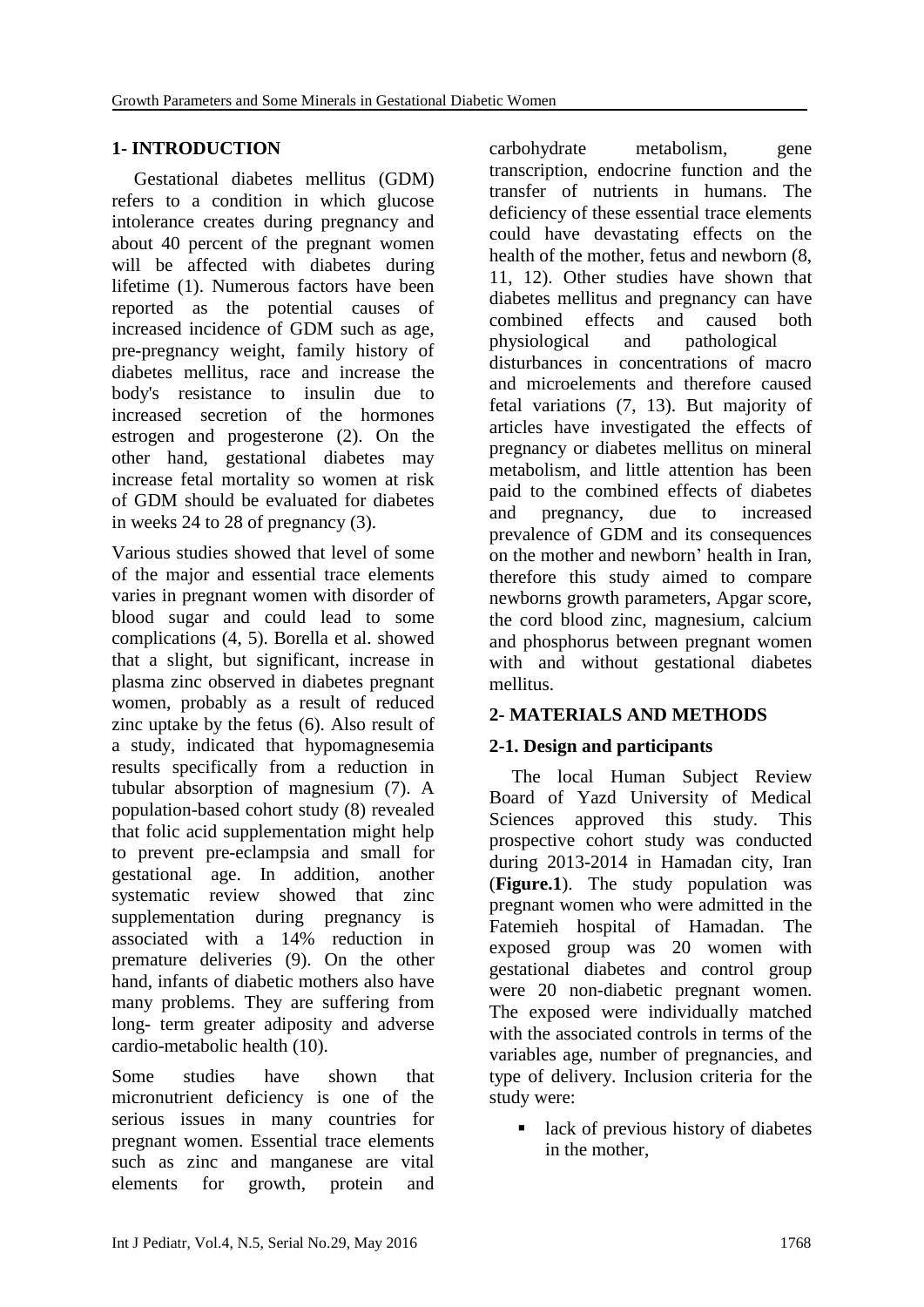- **affliction** to gestational diabetes, availability of pregnancy records, and
- relevant tests and having complete course of pregnancy.

Mothers who were not willing to cooperate or have had insulin injection during pregnancy, history of abortion, history of antioxidant drugs consumption during pregnancy or history of digestive and kidney diseases were excluded from the study.



**Fig.1:** Location of Hamadan city, Iran

# **2-2. Measurements tool**

Data collection tool was a checklist consisting of demographic and anthropometric information of the mother and her newborn including age, height, current weight, pre-pregnancy weight, body mass index (BMI), postpartum weight, sugar level (at different stages), the number of previous deliveries, smoking status, drug consumption, digestive disorders, history of abortion, and type of delivery.

Information relating to mother's blood sugar status at different stages was obtained from laboratory records. Body weight of mothers was measured in kilograms using a carriage scales device with Beurer brand and model MS50 without shoes and with minimal clothes.

Sampling was done with the informed consent of mothers, and was performed by nurses. Mothers with gestational diabetes and control groups sampled both in a hospital. Height of mothers was measured without shoes in centimeters using a tape measure. Weight of newborns was measured using a carriage scales Kubota and head circumference size was measured with a tape measure. The height of newborns was measured by height gauges in lying mode with legs straight. After delivery, 4 ml cord blood was taken from the end of umbilical cord and also from mother's cubital vein. All tubes and sampler head were washed with acid and deionized water to be free of elements. Complete taken blood was centrifuged after transferring the laboratory and the obtained serum was carefully collected inside the washed polyethylene tubes with lids and was stored at -20°C up doing analysis. The colorimetric method was used to determine phosphorus, calcium, zinc and magnesium concentrations.

# **2-3. Statistical Analysis**

Data were analyzed using SPSS software version 19. The student t-test was used to compare the mean of two quantitative variables and the Chi-square test was used to investigate the association of qualitative variables. Also to determine the effect of exposure GDM on micronutrients in blood of mother and her newborn, linear regression was used. Also to determine the correlation between the studied variables, the Pearson correlation coefficient was used. The significance level was considered as P-value less than 0.05.

# **3- RESULTS**

 Out of 20 subjects in exposed group 65% were lived in urban areas while in control group this proportion was 50%. 80% of people in the exposed group and 90% in the control group were housekeeper. In the exposed group 25% had higher than diploma, compared with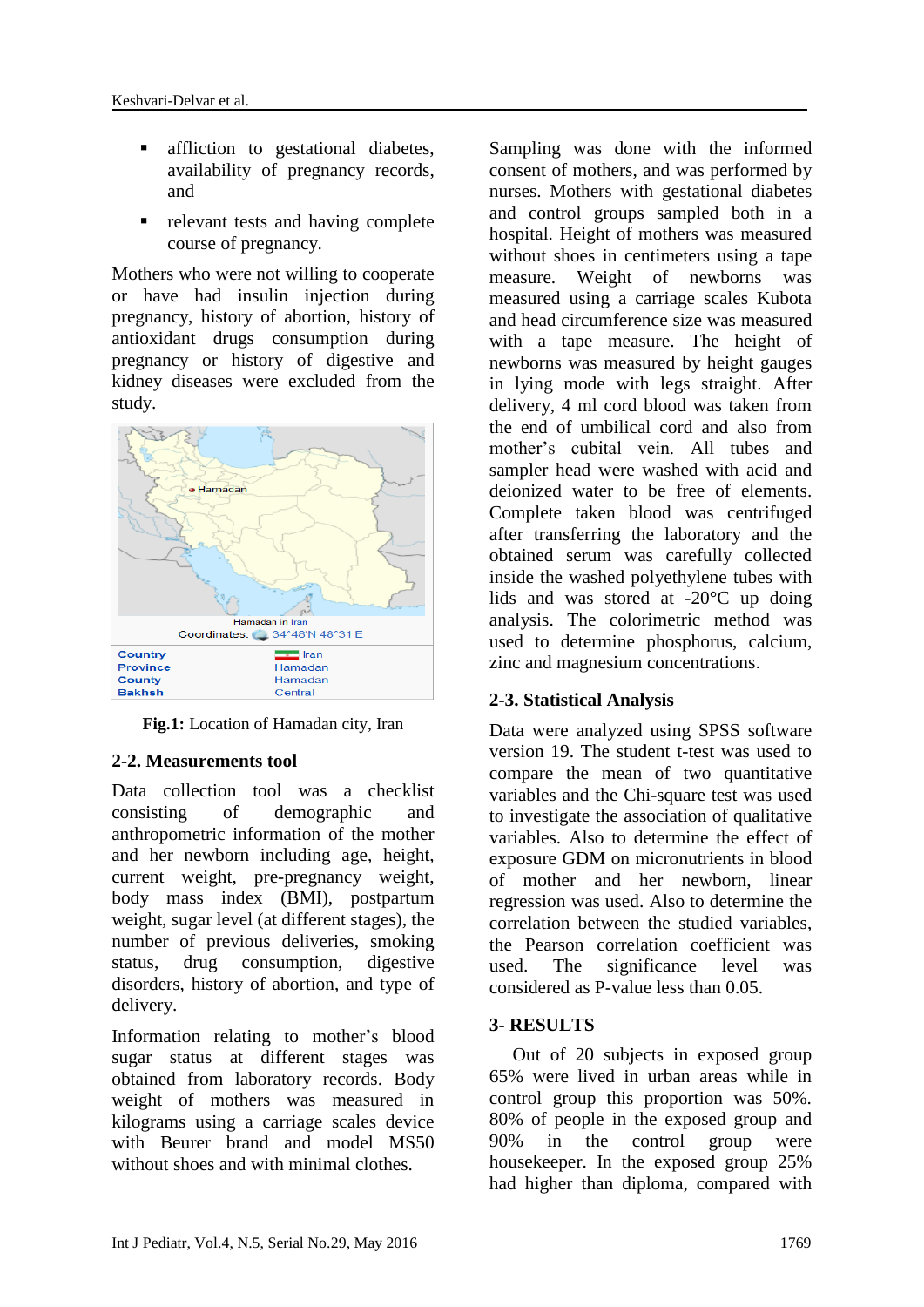10% in the control group. The proportion of demographic characteristics between exposed and a control group is shown in (**Table.1**). In both groups 75% of deliveries were natural delivery and 25% of them were cesarean section. Also there was no significant difference between mothers' job, education and location status in two groups.

The mean of variables among mothers and newborn (such as height, weight and some micronutrients concentration in cord blood of newborns and mothers vein blood) by exposed and control groups are presented in (**Table.2**). There was no significant difference between mean of height, prepregnancy weight and weight of mothers in two groups. The mean of mother's BMI in exposed group was significantly higher than that control group  $(P=0.037)$ . The mean of gestational age was also significantly different in the exposed and control groups  $(38.5 \pm 1.1 \text{ and } 39.5 \pm 1.1 \text{)}$ weeks, respectively). There was no significant difference between mean of mother blood calcium, phosphorus, magnesium and zinc in two groups (P<0.05). There was no significant difference between mean of height, weight, magnesium, and Apgar score of newborns in two groups. The mean of head circumference size in newborns of GDM mothers was significantly higher than those of non-GDM mothers  $(P=0.003)$ . The mean of cord blood calcium was  $9.81\pm0.6$  mg/dl in the newborns of GDM mothers and  $10.23 \pm 0.4$  mg/dl in the newborns of non-GDM mothers that this difference was significant ( $P = 0.018$ ). The mean of cord blood zinc was  $79.05 \pm 13.1$ mg/dl in the newborns of GDM mother and 86.96±11.6 mg/dl in the newborns of non GDM mother that this difference was relatively significant  $(P=0.05)$ .

There was a weak uphill (positive) linear relationship between mother zinc level and pre-pregnancy weight  $(r=0.35)$  and gestational age (r=0.31). Therefore increase in pre-pregnancy weight and gestational age is associated with increase in mother zinc level. There was also a relatively direct correlation between new born Apgar and newborn zinc level  $(r=0.36)$ . In addition, there was a moderate uphill (positive) correlation between newborn zinc level and pre-pregnancy weight  $(r=0.52)$  and newborn weight  $(r=0.58)$ .

Linear regression model in (**Table.3**) showed that GDM is positively associated with the concentration of phosphor in newborns  $(P=0.08)$ , and negatively associated with the concentration of mother's calcium (P=0.068), newborns' calcium (P=0.018), and newborns' zinc (P=0.05). Regression coefficients represent the mean change in micronutrient in blood for change in the predictor variable (Exposed vs. control group).

| Variables |                        | Exposed group<br>(% ) | Control group<br>$(\%)$ | Total    | P-value |
|-----------|------------------------|-----------------------|-------------------------|----------|---------|
| Location  | Urban                  | 13(65)                | 10(50)                  | 23(57.5) | 0.33    |
| status    | Rural                  | 7(35)                 | 10(50)                  | 17(42.5) |         |
| Mothers'  | Home keeper            | 16(80)                | 18(90)                  | 34(85)   | 0.66    |
| Job       | Employee               | 4(20)                 | 2(10)                   | 6(15)    |         |
|           | Illiterate             | 3(15)                 | 2(10)                   | 5(12.5)  |         |
| Education | Under Diploma          | 12(60)                | 16(80)                  | 28(70)   | 0.35    |
|           | Higher than<br>Diploma | 5(25)                 | 2(10)                   | 7(17.5)  |         |

**Table1**: Distribution of the demographic characteristics between Exposed and control groups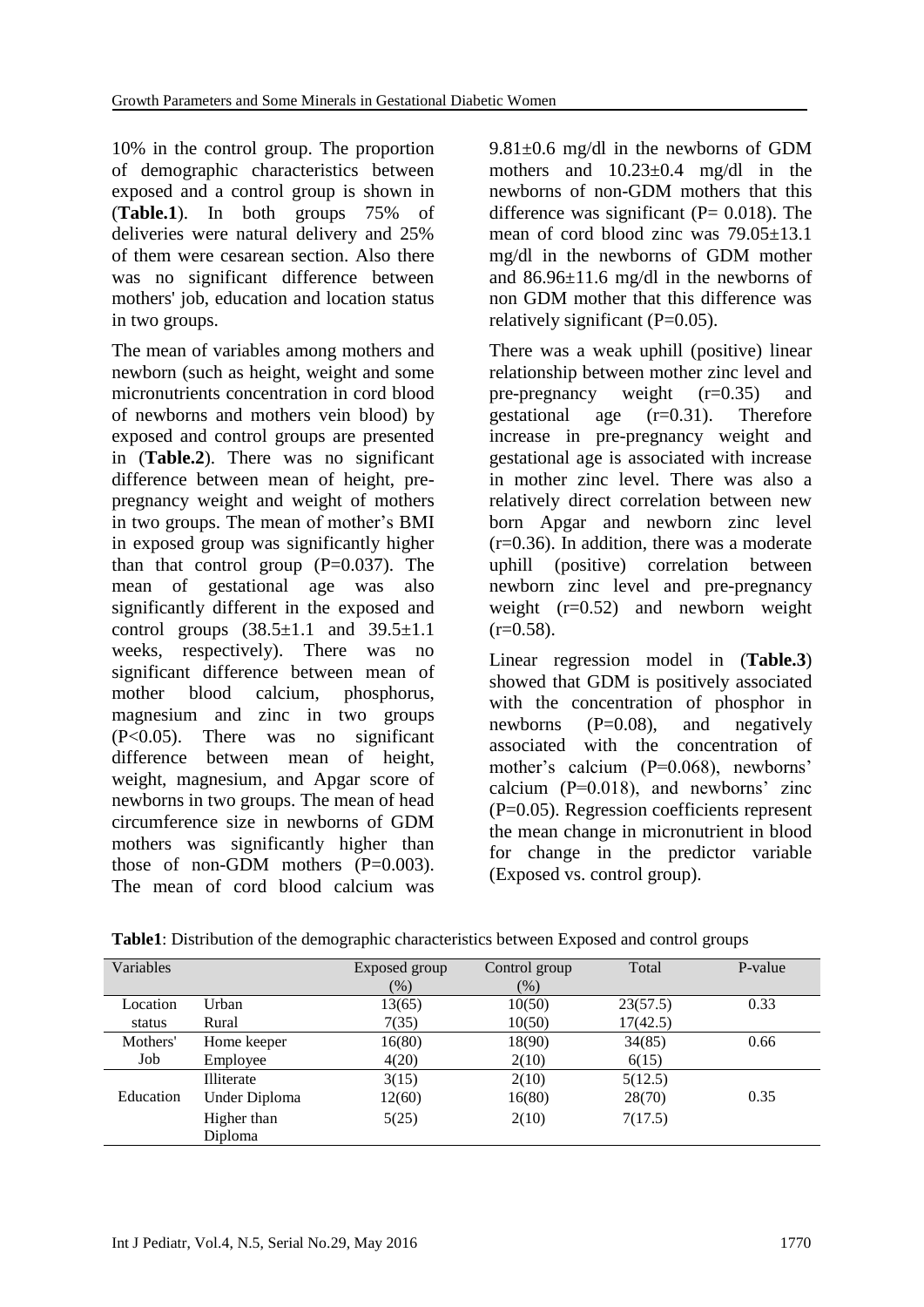| Table 2: Comparison of characteristic variables and blood components level betwean two GDM and |  |  |  |  |  |
|------------------------------------------------------------------------------------------------|--|--|--|--|--|
| nondiabetic mothers                                                                            |  |  |  |  |  |

| Variables          |                         | Exposed group    | Control group     | P-value |
|--------------------|-------------------------|------------------|-------------------|---------|
|                    |                         | $Mean \pm SD$    | $Mean \pm SD$     |         |
|                    | Height                  | $159 + 4$        | $160.6 \pm 6$     | 0.34    |
| Maternal variables | Weight                  | $76.1 \pm 5.6$   | $73.2 \pm 6.1$    | 0.13    |
|                    | BMI                     | $30.12 \pm 2.19$ | $28.48 \pm 2.58$  | 0.04    |
|                    | Weight before pregnancy | $62.2 \pm 5.93$  | $63.05 \pm 6.33$  | 0.66    |
|                    | <b>Gestational Age</b>  | $38.5 \pm 1.14$  | $39.5 \pm 1.05$   | 0.00    |
|                    | Calcium                 | $9.14 \pm 0.49$  | $9.4 \pm 0.37$    | 0.06    |
|                    | Phosphor                | $4.26 \pm 0.65$  | $4.05 \pm 0.91$   | 0.42    |
|                    | Magnesium               | $1.84 \pm 0.15$  | $1.86 \pm 0.19$   | 0.71    |
|                    | Zinc                    | $67.44 \pm 12.1$ | $73.34 \pm 10.8$  | 0.11    |
|                    | Height                  | $50.35 \pm 2.2$  | $28.8 \pm 1.76$   | 0.75    |
| Newborn variables  | Weight                  | 3424±517.5       | 3362.5±324        | 0.66    |
|                    | Head circumference      | 34.85±0.93       | $33.9 \pm 0.97$   | 0.00    |
|                    | Apgar Score             | $8.9 \pm 0.3$    | $0.9 \pm 0.2$     | 0.17    |
|                    | Cord blood Calcium      | $9.81 \pm 0.61$  | $10.23 \pm 0.45$  | 0.01    |
|                    | Cord blood phosphor     | $0.2 \pm 1.2$    | $5.99 \pm 0.88$   | 0.08    |
|                    | Cord blood Magnesium    | $1.96 \pm 0.26$  | $1.91 \pm 0.17$   | 0.43    |
|                    | Cord blood Zinc         | 79.05±13.1       | $86.96 \pm 11.65$ | 0.05    |

**Table 3**: Effect of GDM status on micronutrients in the blood of mother and newborns

| Micronutrient in blood |           | B       | P-value | 0.95% CI |         |
|------------------------|-----------|---------|---------|----------|---------|
|                        |           |         |         | Lower    | Upper   |
|                        | Calcium   | $-0.26$ | 0.06    | $-0.49$  | $-0.03$ |
| Mother                 | Phosphor  | 0.2     | 0.41    | $-0.22$  | 0.62    |
|                        | Magnesium | $-0.2$  | 0.71    | $-0.11$  | 0.07    |
|                        | Zinc      | $-5.9$  | 0.11    | $-12$    | 0.22    |
|                        | Calcium   | $-0.42$ | 0.01    | $-0.7$   | $-0.13$ |
| <b>Newborns</b>        | Phosphor  | 0.62    | 0.08    | 0.034    | 1.2     |
|                        | Magnesium | 0.06    | 0.43    | 0.06     | 0.17    |
|                        | Zinc      | $-7.9$  | 0.05    | $-14.5$  | $-1.3$  |

B= Regression coefficients; CI= Confidence Intervals.

#### **4- DISCUSSION**

In the present study, comparison of growth parameters, Apgar score, mother blood phosphorus, calcium, zinc, magnesium, and umbilical cord between women with and without gestational diabetes has been discussed. The mean of calcium, phosphorus, magnesium and zinc in mothers of both groups had no significant difference.

The gestational age and BMI of mothers were significant difference in both groups. The mean of calcium and zinc of newborns were significant difference between two groups. But the mean of magnesium and phosphorus had no significant difference.

The importance and relationship between the amount of zinc in mother blood and its relationship with the amount of zinc in newborn umbilical cord, fetal age, and newborn birth weight have been reported in previous studies [\(14,](#page-7-13) [15\)](#page-7-14).

The amount of zinc of neonatal umbilical cord  $(0.85\pm0.3)$  was significantly more than the amount of blood zinc of mothers  $(0.47\pm0.24)$  [\(14\)](#page-7-13). This result has also reported in another study [\(15\)](#page-7-14). The importance of amount of zinc has expressed in another study suggesting that amount of body zinc element of mothers affects the level of serum leptin [\(16\)](#page-7-15). Leptin is produced by adipose tissue in the human body and reduces appetite and hence prevents excess obesity.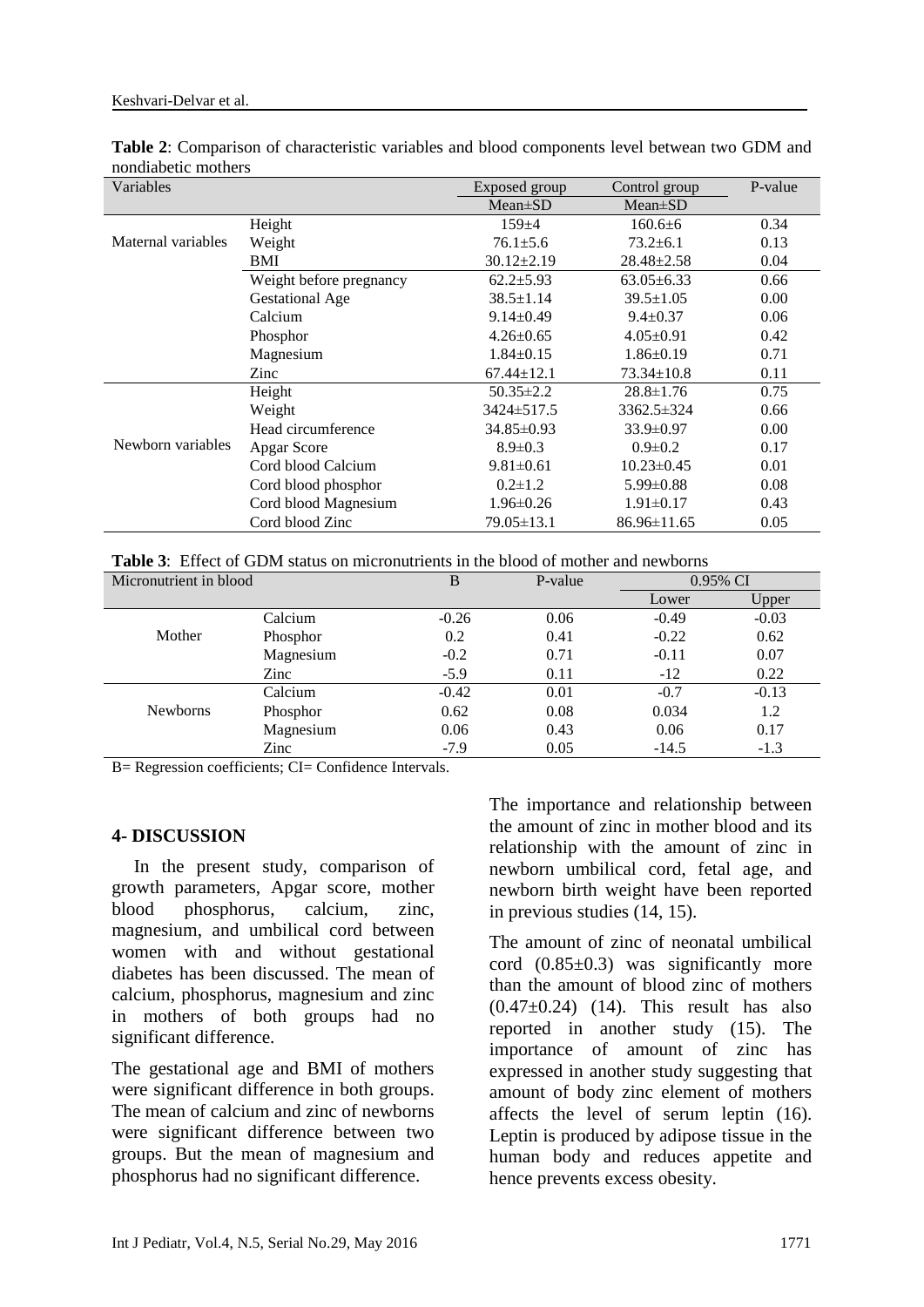Mother's age is also one of the factors that can have an impact on the amount of body zinc. In a study, amount of body zinc of mothers of age group 24 to 28 years has been more than amount of body zinc of mothers of age group 18 to 23 years [\(11\)](#page-7-10). An inverse relationship has also shown between amount of zinc of newborn umbilical cord and fetal age. So that, amount of umbilical cord zinc decreased with increasing fetal age [\(17\)](#page-7-16). Although in the present study the concentration of zinc of neonatal umbilical cord of GDM mothers was less than this amount in neonatal umbilical cord of non-GDM mothers, but there was not significant. In a study in Pakistan, the mean of zinc in the blood samples of diabetic mothers and their newborns was significantly less than the mean of blood zinc of healthy mothers and their newborns [\(14\)](#page-7-13). Another study in Kuwait was found no significant difference between the mean of stored body zinc of mothers with gestational diabetes and healthy mothers group (610 vs. 666 microg/l, respectively) [\(8\)](#page-7-7). The lower levels of body zinc affects on the function of pancreas which is responsible for the production and secretion of insulin [\(18\)](#page-7-17). It is expected that amount of body zinc in diabetic patients to be less than healthy individuals [\(19\)](#page-7-18). In accordance with our results, previous studies have also reported a relationship between zinc reception and Apgar score [\(20\)](#page-7-19).

In the present study, similar to previous studies [\(8,](#page-7-7) [14\)](#page-7-13), the mean of birth weight of newborns of diabetic mothers was more than the mean of birth weight of newborns of healthy mothers. Although, our results indicated that zinc supplement of pregnant mothers have not affect on fetal size, birth weight and incidence of premature pregnancies, the clinical trial study has shown that fetal growth depends on amount of body zinc of mother [\(21\)](#page-7-20). In addition, another review study on 20 clinical trials revealed that zinc level has

significantly relationship with a decline of about 14 percent of premature births [\(22\)](#page-8-0). Also zinc levels deficiency in diabetic patients causes several problems such as cardiovascular problems and also increase oxidation of lipids [\(18\)](#page-7-17). Up to now, there is no strong reasons to prove the usefulness of zinc recommendation as supplement for mother and fetus [\(23\)](#page-8-1) and the reason of slight increase zinc absorption during pregnancy is not also completely clear. On the other hand, severe zinc deficiency leads to a decreased appetite, growth lower than normal, impaired wound healing and also short stature. Therefore, hygienic policy makers can prevent further problems with designing regular training programs at different levels of hygienic and therapeutic centers such as Health House, urban and rural Health Centers. Also due to the limited effect of zinc supplementation during pregnancy, extensive studies should be done to identify ways of improve the nutritional status of women [\(24\)](#page-8-2).

Magnesium is one of the essential micronutrient that has many effects on the body. During pregnancy and lactation, the need for this substance will increase. Nutrition of pregnant women is very important in the process of fetal growth, and previous studies have shown that essential elements deficiency such as zinc, magnesium and chromium causes glucose intolerance in the body and will cause diabetes complications [\(25\)](#page-8-3). Also the existence of magnesium in the body is essential for insulin secretion and synthesis.

A study to determine the status of magnesium, copper and zinc of dietary of diabetics and non-diabetics showed that serum magnesium, copper and zinc concentration has significant difference between diabetics and non-diabetics [\(7\)](#page-7-6). So that for instance, serum zinc and magnesium levels of diabetics were less than non-diabetics [\(7\)](#page-7-6). The study also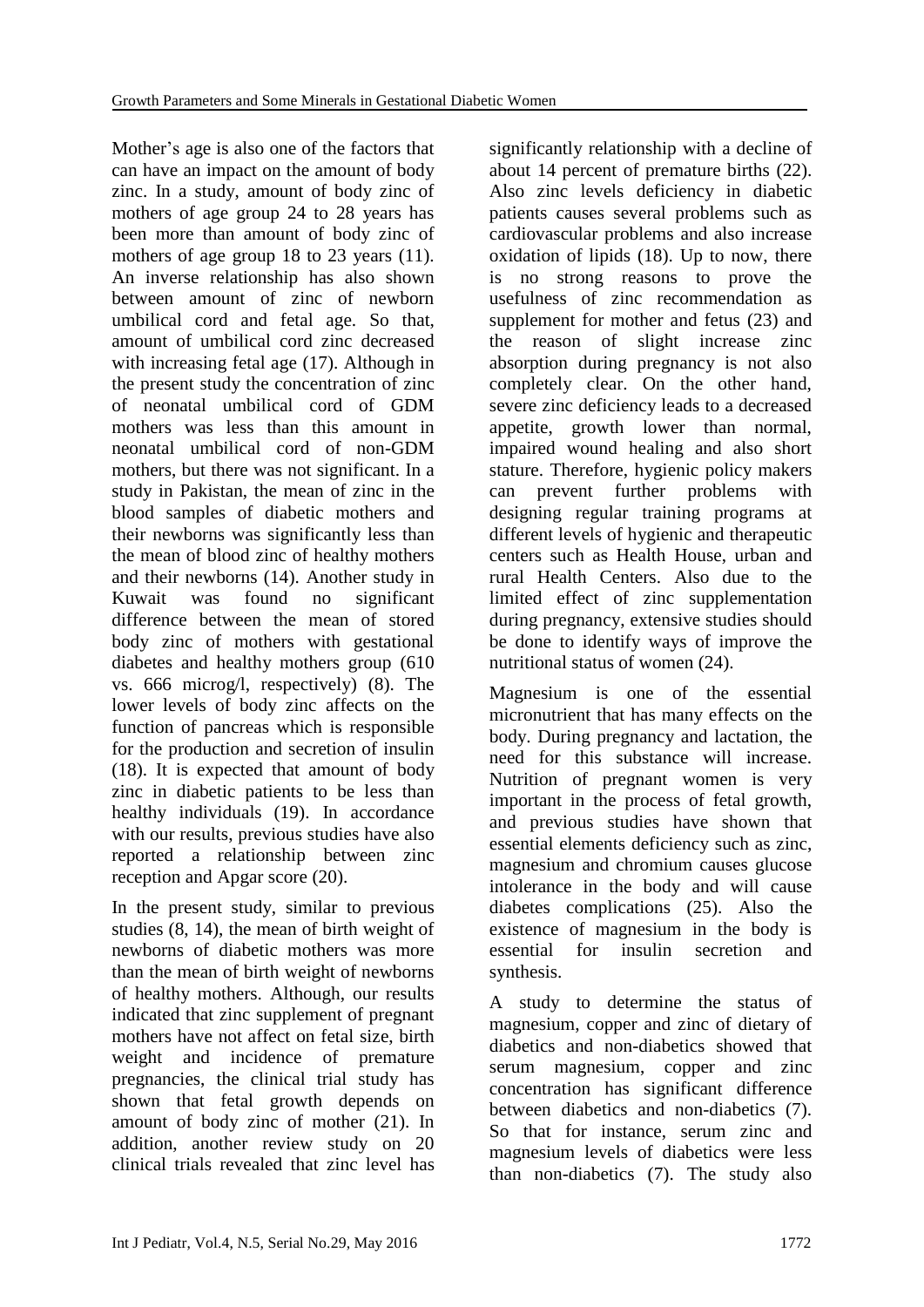showed that decreased levels of zinc and magnesium and increased levels of copper in serum of diabetics was not related to their diet and its reason should be sought in other factors such as urinary excretion, factors intervention in the absorption and exploitation and individual circumstances [\(7\)](#page-7-6). On the other hand, the significant relationship between magnesium reception from diet and reduce the risk of type 2 diabetes especially in overweight women has been shown [\(26\)](#page-8-4). In the present study the concentration of magnesium in diabetic mothers was less than healthy mothers, however, this amount was not significant. Also some studies of the past decades showed a significant difference between cord magnesium concentration of newborns of diabetic mothers and the concentration of this substance in cord of newborns of healthy mothers [\(21\)](#page-7-20).

Moreover diabetes in pregnant women can significantly affect on birth weight, newborn head circumference size, and the concentration of essential substances such as newborn magnesium, phosphorus and calcium [\(21\)](#page-7-20). In this regard, previous studies have shown that calcium plus vitamin D supplementation in women with GDM have beneficial effects on their metabolic profile [\(22\)](#page-8-0). Another study in Japan showed that serum levels of magnesium in diabetics are significantly lower than healthy persons [\(23\)](#page-8-1). Magnesium deficiency in daily diet can affect on incidence of diabetes and its complications [\(24\)](#page-8-2). The reason of the high incidence of magnesium deficiency in diabetes is not clear, but it may be because of increasing renal excretion, reducing consumption or magnesium absorption disorder in diabetics compared with healthy persons. A study was conducted on diabetics that showed there is a relationship between magnesium urinary excretion and glucose urinary excretion. Also in this study, the cause of hypnosis in diabetics, osmotic diuresis and acidosis was recognized  $(25)$ .

# **4-1. Limitation**

The major limitation of this study was small sample size and therefore lack of enough power to detect significant relation between variables. Thus more caution is needed in interpretation of the results.

# **5- CONCLUSION**

This study showed that imbalance of some micronutrient in cord of newborns of mothers with gestational diabetes play a role in newborn health as a probable risk factor on micronutrient status and also head circumference size of neonates born in these mothers. In this study, amount of zinc and calcium in umbilical cord of newborns of mothers with gestational diabetes was significantly less than control group, that given the important roles of these two substances, it can conclude that proper imbalance of these micronutrient can have probable risks for the future health of newborn. Therefore should be more attention to be paid the concentrations of microelements in pregnant women with gestational diabetes and also health staffs.

# **6- CONFLICT OF INTEREST:** None.

# **7- ACKNOWLEDGMENT**

This study is part of the thesis master's degree in nutrition. We would like to thank the Vice-chancellor of Education as well as the Vice-chancellor of Research and Technology, Yazd University of Medical Sciences, who approved this study and also staffs of Fatimah hospital- Hamadan, for Participation in data collection.

# **7- FUNDING STATEMENT**

Vice-chancellor of Research and Technologyof Shahid Sadoughi University of Medical Sciences, Yazd, Iran.

#### **8- REFERENCES**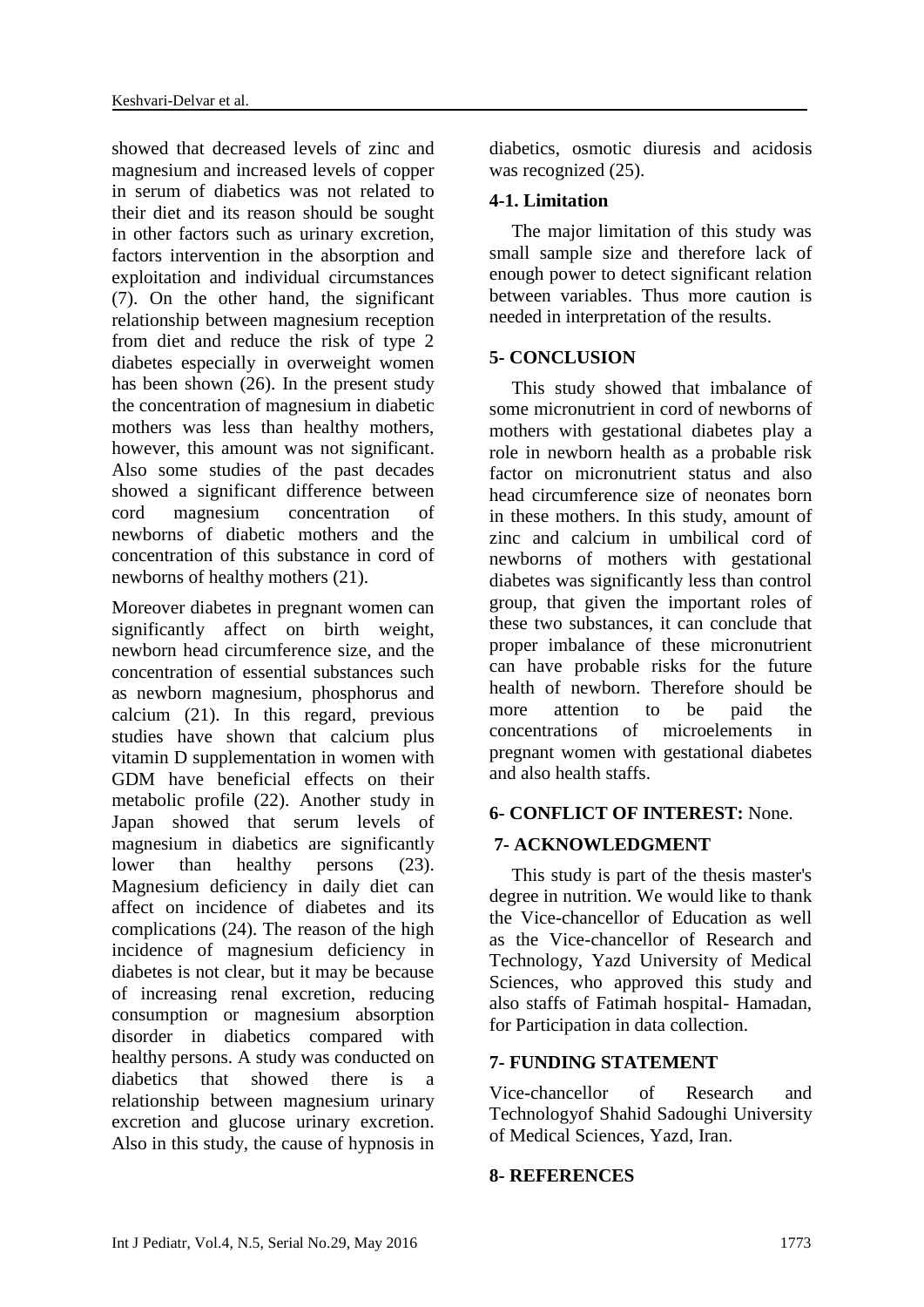<span id="page-7-0"></span>1. DeVita VT, Lawrence TS, Rosenberg SA. Cancer: principles and practice of oncology-advances in oncology: Lippincott Williams & Wilkins; 2010.

<span id="page-7-1"></span>2. Harirchi I, Kolahdoozan S, Karbakhsh M, Chegini N, Mohseni S, Montazeri A, et al. Twenty years of breast cancer in Iran: downstaging without a formal screening program. Annals of oncology 2011;22(1):93-7.

<span id="page-7-2"></span>3. World Health Organization. Cancer Country Profiles, 2014. Avilable at: http/: www.who.int/entity/cancer/countryprofiles/irn\_en.pdf.

<span id="page-7-3"></span>4. Black R. Micronutrient deficiency-an underlying cause of morbidity and mortality. Bull World Health Organ 2003;81(2):79.

<span id="page-7-4"></span>5. Scholl TO. Iron status during pregnancy: setting the stage for mother and infant. Am J Clin Nutr 2005;81(5):1218S-22S.

<span id="page-7-5"></span>6. Borella P, Szilagyi A, Than G, Csaba I, Giardino A, Facchinetti F. Maternal plasma concentrations of magnesium, calcium, zinc and copper in normal and pathological pregnancies. Science of the total environment 1990;99(1):67-76.

<span id="page-7-6"></span>7. Hans CP, Sialy R, Bansal DD. Magnesium deficiency and diabetes mellitus. Current Science-Bangalore 2002;83(12):1456- 63.

<span id="page-7-7"></span>8. Kim MW, Ahn KH, Ryu KJ, Hong SC, Lee JS, Nava-Ocampo AA, et al. Preventive effects of folic acid supplementation on adverse maternal and fetal outcomes. PLoS One 2014;9(5):e97273.

<span id="page-7-8"></span>9. Mahomed K, Bhutta Z, Middleton P. Zinc supplementation for improving pregnancy and infant outcome. Cochrane Database Syst Rev 2007(2):CD000230.

<span id="page-7-9"></span>10. Fraser A, Lawlor DA. Long-term health outcomes in offspring born to women with diabetes in pregnancy. Curr Diab Rep 2014;14(5):489.

<span id="page-7-10"></span>11. Srivastava S, Mehrotra PK, Srivastava SP, Siddiqui MK. Some essential elements in maternal and cord blood in relation to birth weight and gestational age of the baby. Biol Trace Elem Res 2002;86(2):97-105.

<span id="page-7-11"></span>12. Perveen S, Altaf W, Vohra N, Bautista ML, Harper RG, Wapnir RA. Effect of gestational age on cord blood plasma copper, zinc, magnesium and albumin. Early Hum Dev 2002;69(1-2):15-23.

<span id="page-7-12"></span>13. Smith M, Moser-Veillon P, Nagey D, Douglas L, Smith J. Blood and urinary zinc changes after a glucose challenge in early and late pregnancies. The American Journal of Clinical Nutrition 1988;48(3):664-70.

<span id="page-7-13"></span>14. Afridi HI, Kazi TG, Kazi N, Baig JA, Jamali MK, Arain MB, et al. Status of essential trace metals in biological samples of diabetic mother and their neonates. Arch Gynecol Obstet 2009;280(3):415-23.

<span id="page-7-14"></span>15. Di Silvestro RA. Zinc in relation to diabetes and oxidative disease. J Nutr 2000;130(5S Suppl):1509S-11S.

<span id="page-7-15"></span>16. Ozdemir U, Gulturk S, Aker A, Guvenal T, Imir G, Erselcan T. Correlation between birth weight, leptin, zinc and copper levels in maternal and cord blood. J Physiol Biochem 2007;63(2):121-8.

<span id="page-7-16"></span>17. Merialdi M, Caulfield LE, Zavaleta N. Randomized controlled trial of prenatal zinc supplementation and the development of fetal heart rate. Am J ObstetGynecol 2004;190:1106-12.

<span id="page-7-17"></span>18. de Benoist B, Darnton-Hill I, Davidsson L, Fontaine O, Hotz C. Conclusions of the Joint Report WHO/UNICEF/IAEA/IZINCG Interagency meeting on zinc status indicators. Food NutrBull 2007;28(3 Suppl):S480-4.

<span id="page-7-18"></span>19. Chaffee BW, King JC. Effect of zinc supplementation on pregnancy and infant outcomes: a systematic review. Paediatr Perinat Epidemiol 2012; 26(Suppl 1):118-37.

<span id="page-7-19"></span>20. Chen MD, Lin PY, Tsou CT, Wang JJ, Lin WH. Selected metals status in patients with noninsulindependent diabetes mellitus. Biol Trace Elem Res 1995;50:119-24.

<span id="page-7-20"></span>21. Speich M, Murat A, Auget JL, Bousquet B, Arnaud P. Magnesium, Total Calcium, Phosphorus, Copper, and Zinc in Plasma and Erythrocytes of Venous Cord Blood from Infants of Diabetic Mothers: Comparison with a Reference Group by